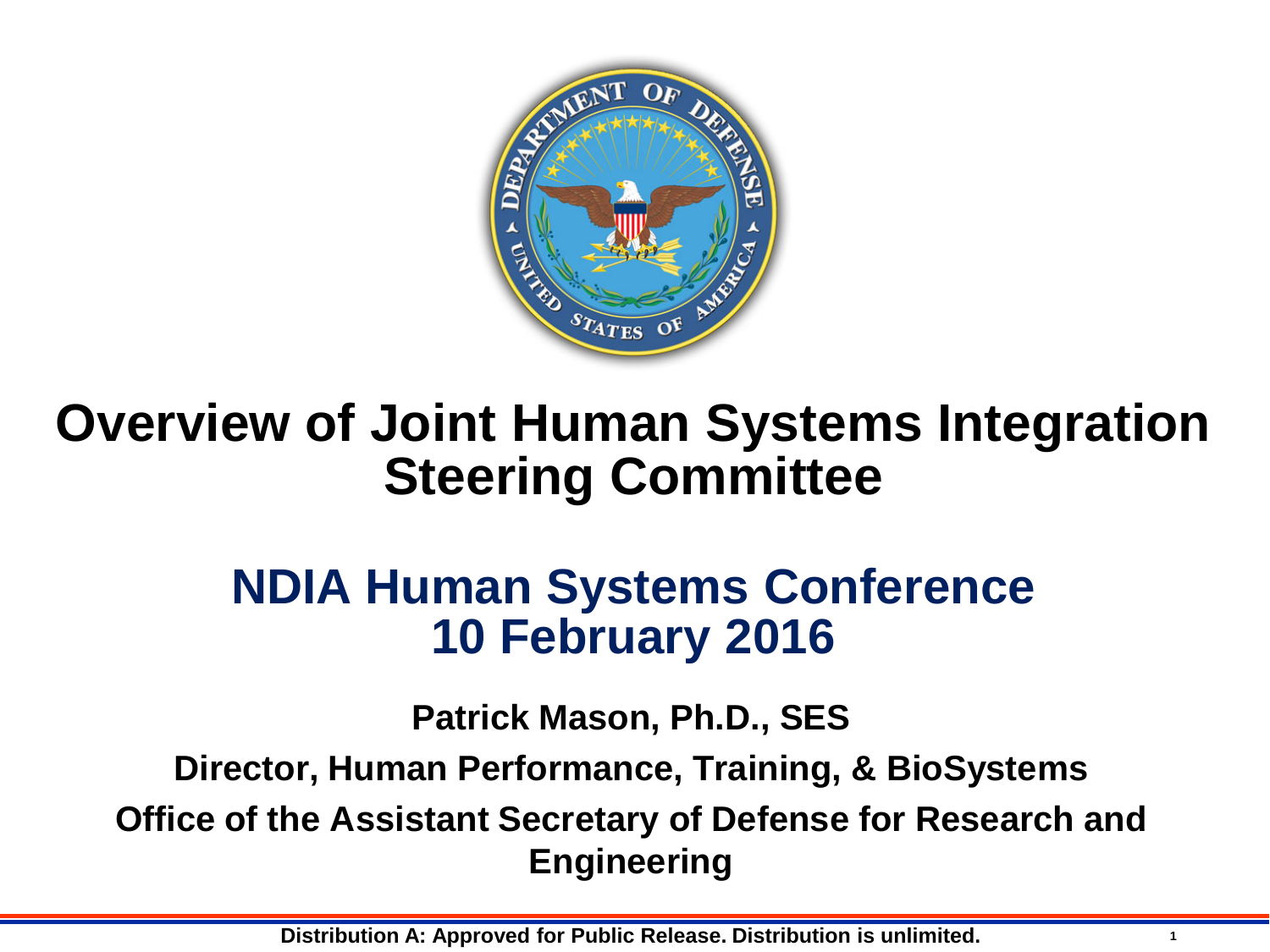

**Outline**



- **Overview of Joint Human Systems Integration Steering Committee**
	- Background
	- Structure
	- **Charter**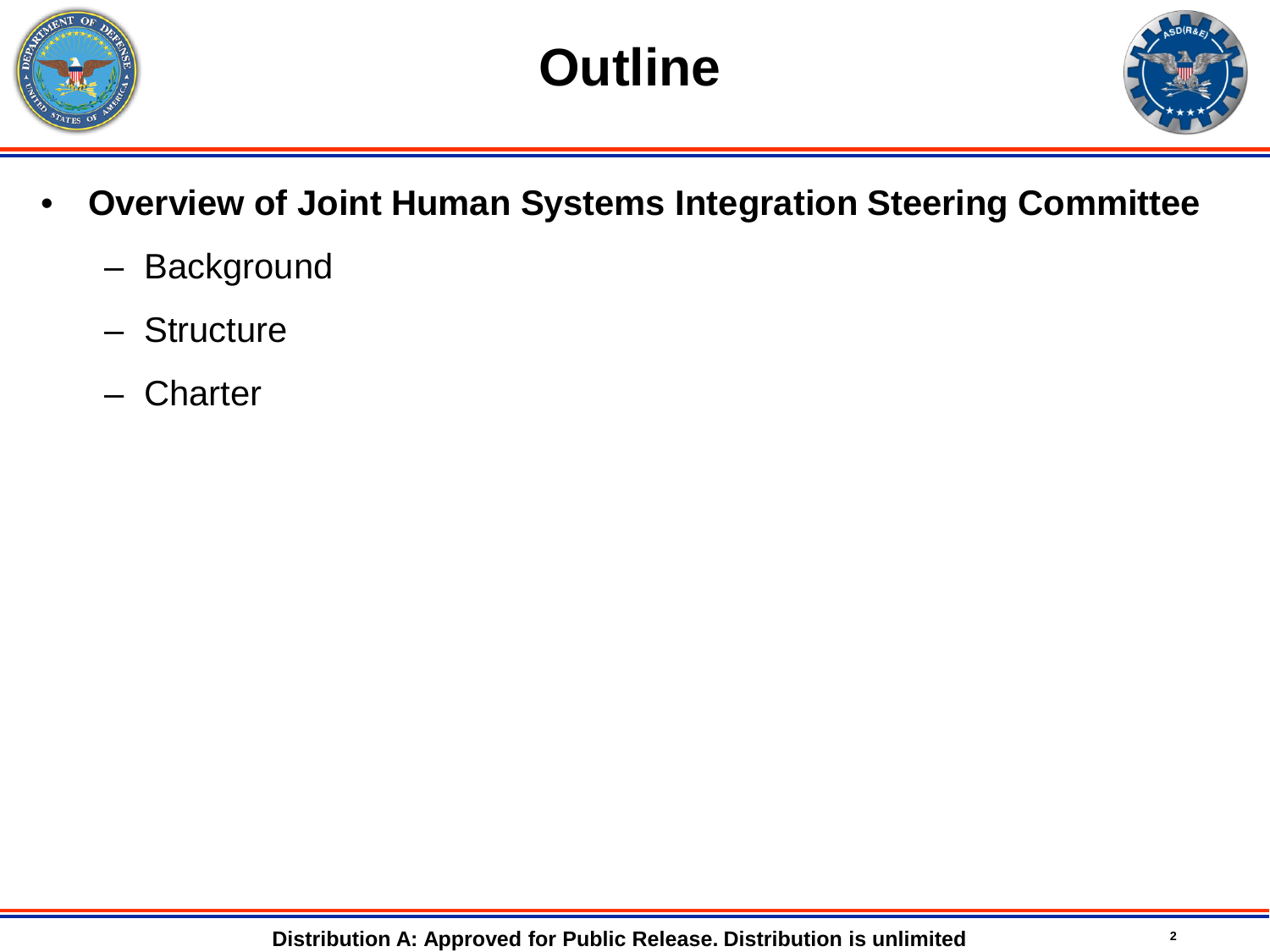



- **2006: OSD and the Services collaborated on development of the report "Human Systems Integration (HSI) Activity in DoD Acquisition Programs" for the HASC as required by the 2005 National Defense Authorization Act**
	- The DoD committed to a series of steering group meetings to address systemic HSI issues
- **2006: JHSI Steering Group created to address systemic HSI issues identified by OSD and the Services**
- **2008: DSOC established the HSI TF to address HSI-related mishaps/accidents**
- **2015 JHSI Steering Committee merges these to provide a comprehensive strategic focus and engage the major Department acquisition stakeholders in HSI implementation**

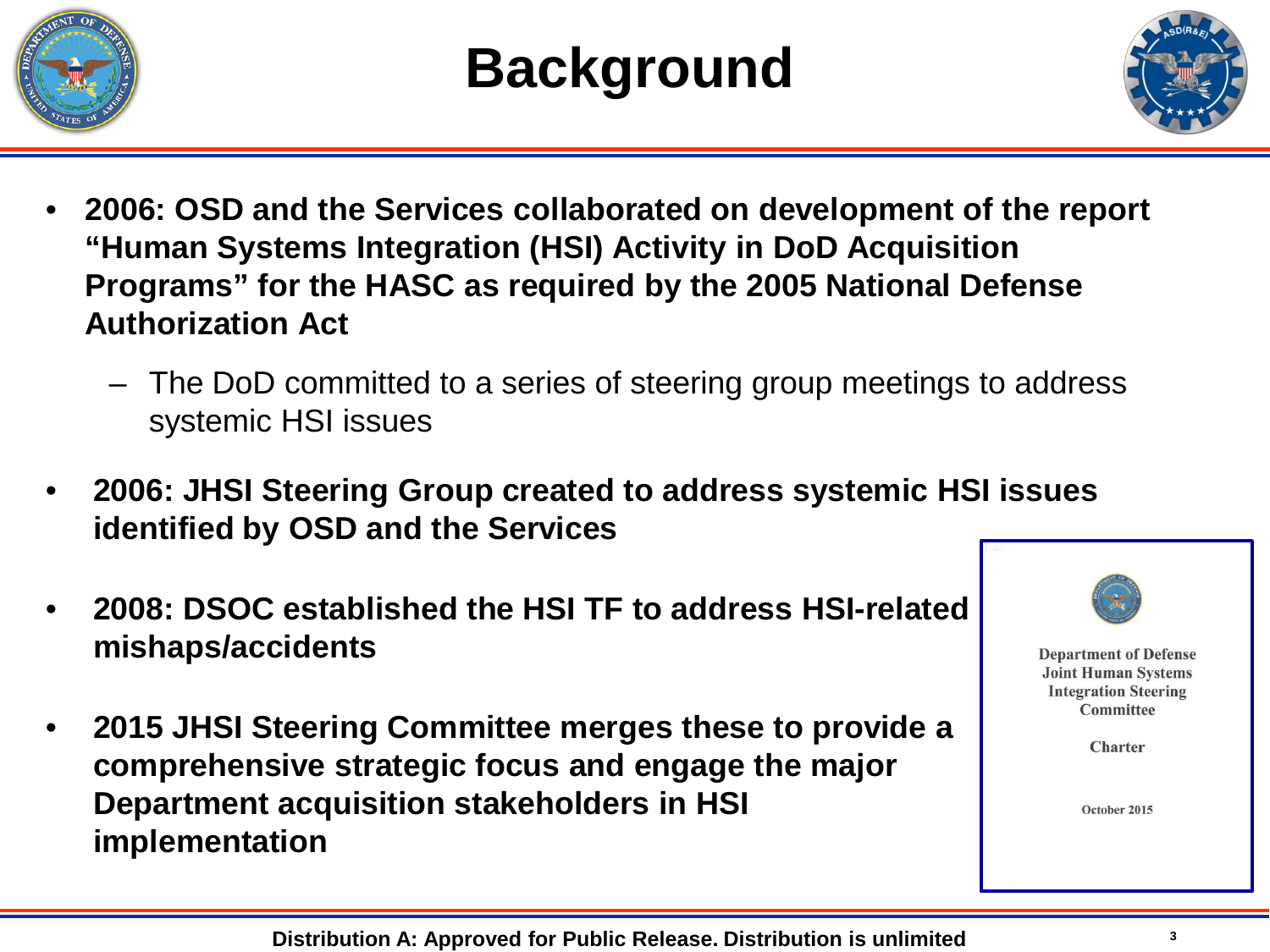

# **Structure of JHSI Steering Committee**



## **The JHSI Steering Committee addresses cradle-to-grave HSI activities**



• Dr. Patrick Mason, OASD(R&E), Director, Human Performance, Training, & BioSystems





• Mr. Rob Gold, OASD(R&E), Director, Engineering Enterprise

## *Research System Design System Evaluation*



• Ms. Maureen Sullivan, ASD(EI&E), Deputy Assistant Secretary of Defense (Environment, Safety, and Occupational Health)







**Distribution A: Approved for Public Release. Distribution is unlimited <sup>4</sup>**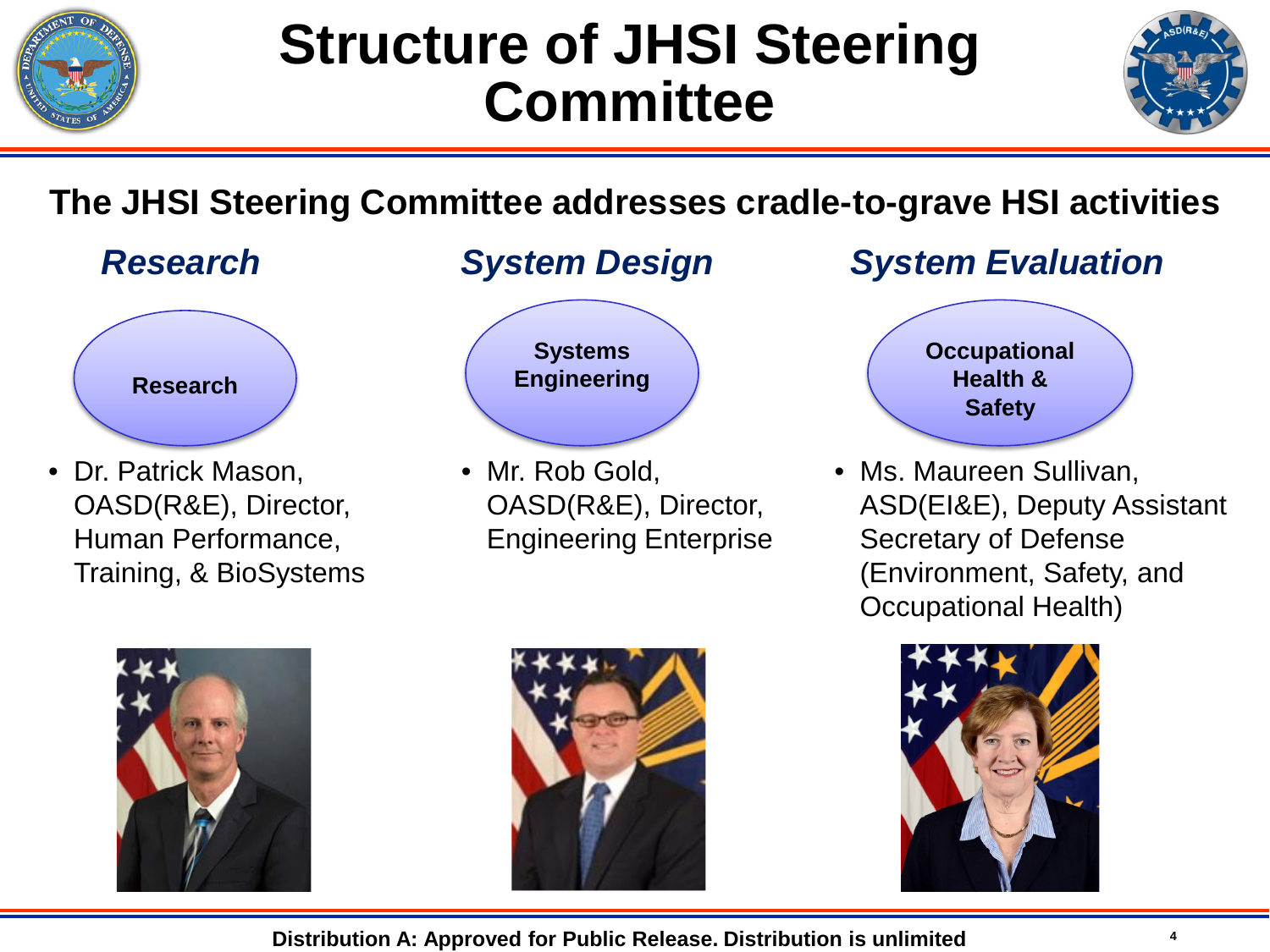

**Charter**



## **Purpose**

- **Promote the use of HSI to manage life-cycle costs and optimize system performance in military acquisitions**
- **Use Component-provided metrics to assess the state of HSI practices**
- **Provide strategic guidance for development of Department HSI policy and practices**
- **Review Joint Staff's and Components' analyses and interpretations of mishap and combat data in order to recommend ways to mitigate significant hazards and threats associated with human activities**
- **Provide HSI recommendations on matters related to safety, occupational health, and weapon systems programs**
- **Identify HSI topics that need research and development**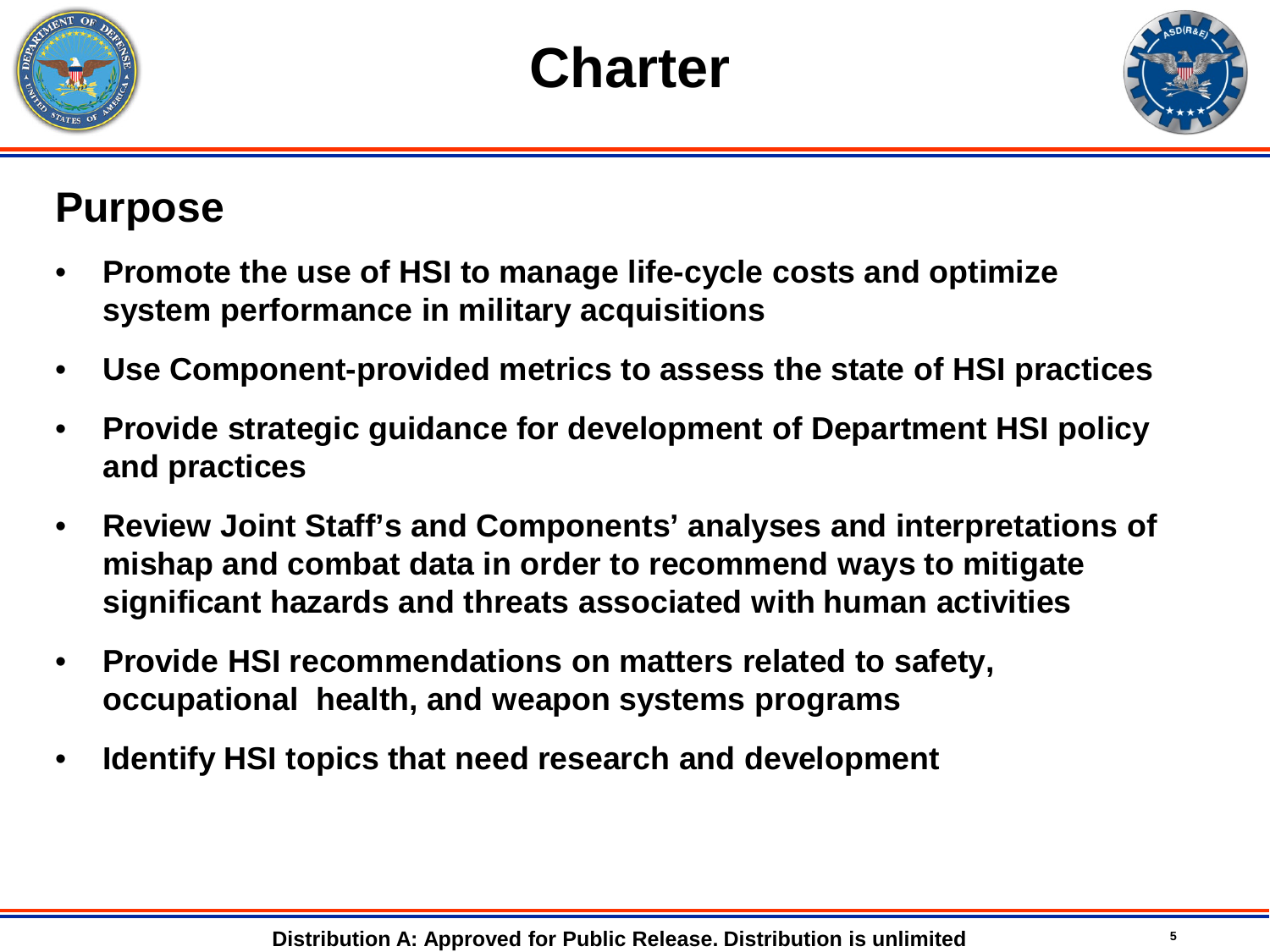





#### **Membership**

• The Co-Chairs will request membership from the research and development, acquisition, and operational communities within OSD, Joint Staff, and Components

### **Procedures**

• The Committee will be affiliated with the 3 Star Safety and Occupational Health Steering Group (SOHSG), chartered in 2014 under the DUSD(I&E) and Military Deputy to USD(P&R). The Committee will be aware of SOHSG agendas and bring HSI matters related to Safety & Occupational Health to the attention of the Executive Secretaries

### **SOHSG**

• The SOHSG is chartered to provide governance on DoD-wide efforts to reduce preventable mishaps, which ultimately affects DoD readiness. The Group analyzes and tracks data from the Force Risk Reduction (FR2) tool, Safety Management Center of Excellence (SMCX), and the Drug Demand Reduction Program (DDRP).